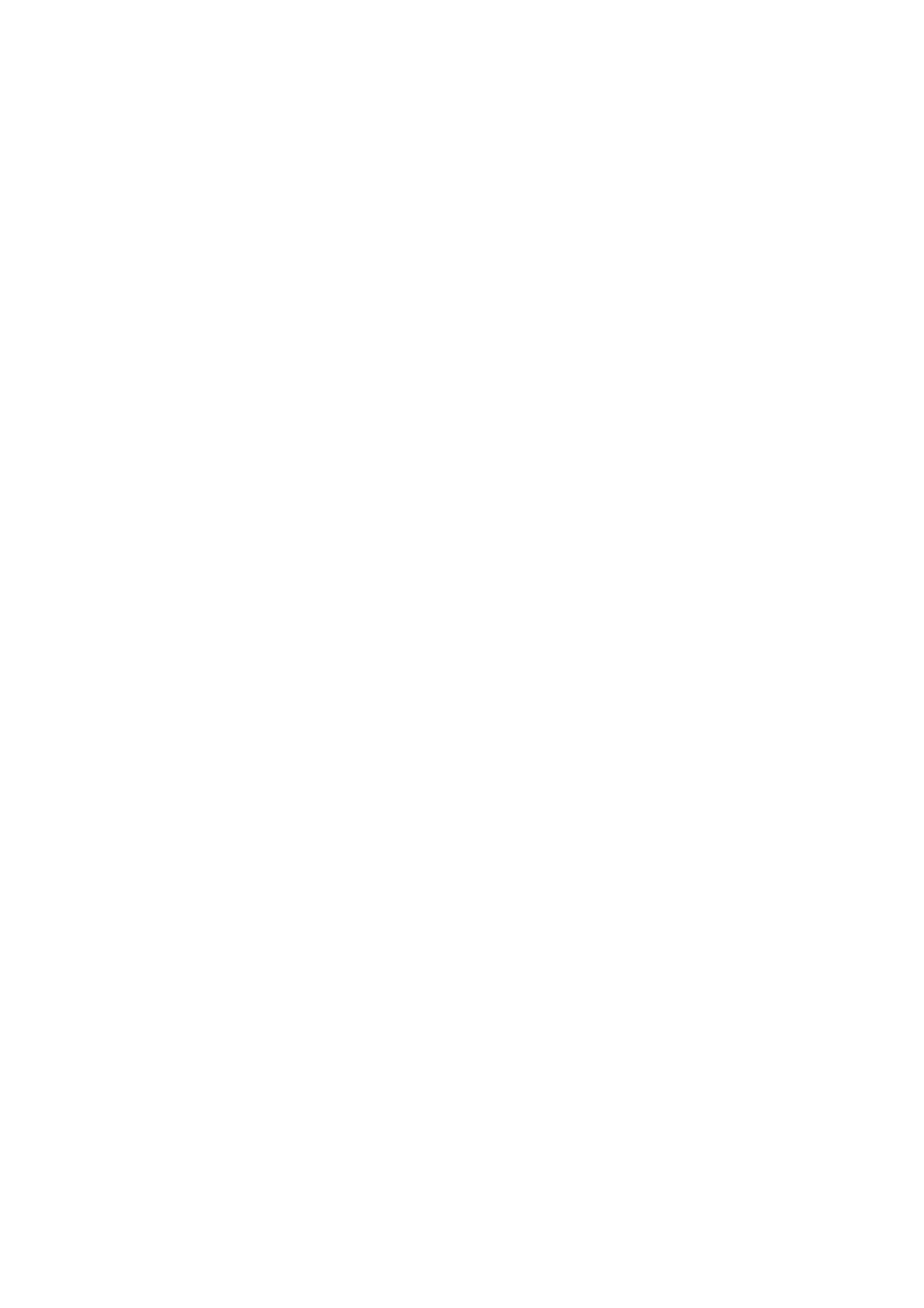# **1 Introduction**

Safe and reliable design of composite structures for long-term operation in hostile environments is dependent on the availability of reliable engineering data that can be used to predict structural integrity and life expectancy. It also requires the designer/ engineer to have a good understanding of chemical degradation of surface and bulk properties resulting from exposure to environmental conditions.

Whilst the life expectancy of products in non-demanding applications have traditionally been predicted from previous in-service experience (i.e. service conditions considered identical or similar to those for which data already exists), long-term or critical applications require the use of accelerated ageing regimes to generate data in an attempt to simulate the engineering requirements and life expectancy of the component. A prime example is the use of accelerated weathering procedures to simulate natural weathering conditions as experienced for example by offshore structures in the Persian Gulf or North Atlantic.

Accelerated weathering procedures [1-2] generally involve cyclic exposure to a combination of salt spray, elevated and/or sub-zero temperatures, and ultraviolet (UV) radiation. The environmentally conditioned material is subjected to a series of tests (i.e. performance testing) to determine the degree of degradation (i.e. chemical resistance) as a function of exposure time. The criteria used to assess chemical resistance include mechanical properties, such as hardness, flexural modulus and strength, dimensional stability (i.e. swelling), weight change and appearance (i.e. colour, gloss, crazing, fibre prominence, blister formation, loss of surface resin, etc) [3]. Whilst mechanical properties and dimensional stability are quantitatively measurable quantities, a number of the appearance criteria tend to be assessed in qualitative terms, and hence the question arises as to the reliability of the assessment.

A major challenge is to ensure that performance testing for determination of chemical resistance (level of degradation) is based upon a set of "quantitatively" measurable criteria; avoiding qualitative or subjective assessment. This Measurement Note presents the results of 6 months exposure of glass fibre-reinforced polyester rectangular beam sections to artificial weathering. Mechanical and physical measurements were conducted on composite rods after 0, 1, 2, 3, 4 and 6 month exposure in order to assess surface and bulk property degradation. Surface and bulk properties measured include:

- Barcol hardness
- Gloss
- Spectral reflectance (colour)
- Glass transition temperature  $(T_{\alpha})$
- Moisture content (wt %)
- Flexural properties
- Surface chemistry

Fourier transform infrared (FTIR) spectroscopy was used to observe surface chemistry changes.

# **2 Accelerated Weathering**

Accelerated weathering was performed using rectangular composite rods 8 mm wide, 9 mm thick (nominal) and 230 mm long cut from a pultruded glass fibre-reinforced polyester enclosure curved panel section. The composite panels, supplied to the project by Fibreforce Composites Ltd, were identical to the material used in a footbridge cladding system. The composite laminate contains several layers of 0°/90° stitched mat and unidirectional roving of varying areal weight with a surface veil on the top and bottom top surfaces. Solids (i.e. glass fibre and mineral filler) content: was  $72 \pm 1$  wt% (measured by burn-off using ISO 1172 [4]).

Accelerated weathering was conducted at RAPRA in accordance with ISO 20340 "Paints and Varnishes - Performance Requirements for Protective Paint Systems for Offshore and Related Structures". This standard combines French AFNOR (NFT 34-600) and Norsok standards [1].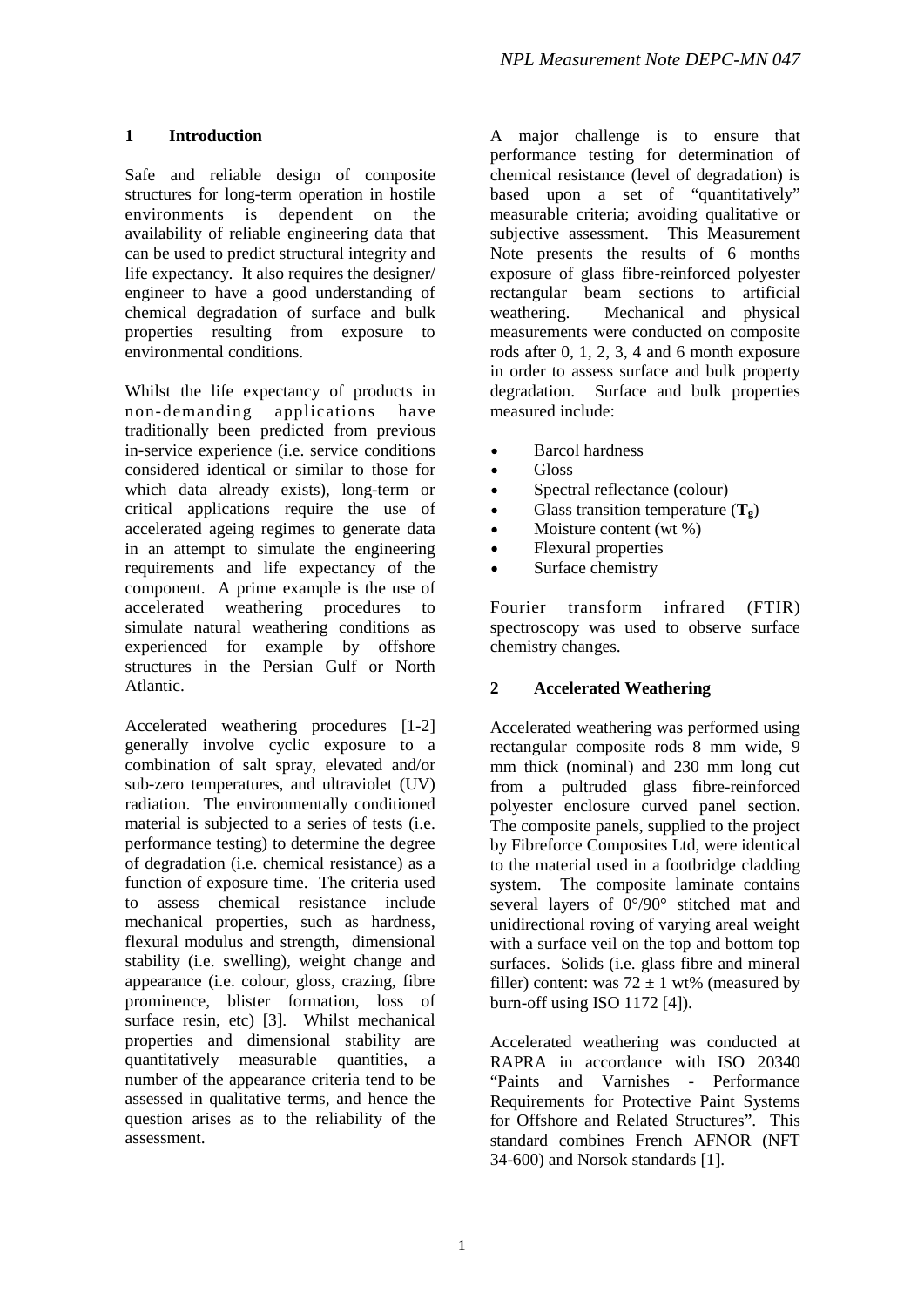ISO 20340 consists of the following stages:

- 72 hrs exposure to UV radiation and water in accordance to ISO 11507 [5]. Alternating between:
	- 4 hrs exposure to UV (UVA
	- 340 nm) at 60 °C; and
	- 4 hrs exposure to moisture condensation at 50 °C
- 72 hrs exposure to salt spray at 35  $\degree$ C in accordance with ISO 7253 [6]
- 24 hrs exposure at -20 $\degree$ C

Standard exposure procedures generally exclude the effect of sub-zero temperatures often experienced in practice or in external exposure testing. ISO 20340 was selected because it includes a freeze cycle in an attempt to produce more realistic results (see [1]). In order to simulate actual top-side service conditions, only one surface was exposed to salt spray and UV radiation. Surface measurements were restricted to exposed surfaces (i.e. top-side).

# **3 Performance Testing Results**

This section presents the results of performance testing conducted on the conditioned specimens to determine the degree of degradation with exposure time.

# **3.1 Moisture Content and Tg**

The moisture content (wt%) was measured before and after artificially weathering (see Table 1). The moisture content of the "asreceived" material was approximately 0.23 wt% - equivalent to approximately one month of artificially weathering. Prior to artificially weathering, the rods were dried to a constant weight in an oven at 50 °C.

The moisture content reached an equilibrium level of ~0.55 w%. Variability in moisture content was most probably a result of partial drying occurring during transportation of samples to NPL.  $T_g$  remains relatively constant with moisture content (Table 1). Glass fibre-reinforced polyester systems when fully immersed in water at room temperature, or higher, have been observed to absorb far higher levels of moisture within the same timescale [7]. The increase in moisture content is also generally commensurate with a reduction in  $T_g$ . The results shown in Table 1 may be indicative of moisture being mainly limited to the outer layers of the composite.

# **3.2 Barcol Hardness**

The Barcol hardness was measured at ten locations on the surface of unconditioned material and on the top-side surface of the weathered specimens. Measurements were carried out using a Colman GYZJ 934-1 hand-held portable hardness tester. The results shown in Figure 1 indicate that hardness decreases with exposure time; asymptotically approaching a constant value after 3 - 6 months.



**Figure 1: Barcol hardness versus exposure time.** 

| <b>Material</b>          | <b>Moisture Content</b><br>$(\%)$ | <b>Glass Transition Temperature</b><br>(°C) |
|--------------------------|-----------------------------------|---------------------------------------------|
| As-received              | $0.23 \pm 0.01$                   | 94.7                                        |
| Dry                      |                                   | 97.0                                        |
| <b>Exposure (Months)</b> |                                   |                                             |
|                          | $0.27 \pm 0.02$                   | 92.2                                        |
|                          | $0.34 \pm 0.04$                   | 95.5                                        |
|                          | $0.56 \pm 0.04$                   | 92.3                                        |
|                          | $0.39 \pm 0.10$                   | 95.2                                        |
|                          | $0.54 \pm 0.02$                   | 96.9                                        |

**Table 1: Moisture Content and Glass Transition Temperature (Tg)**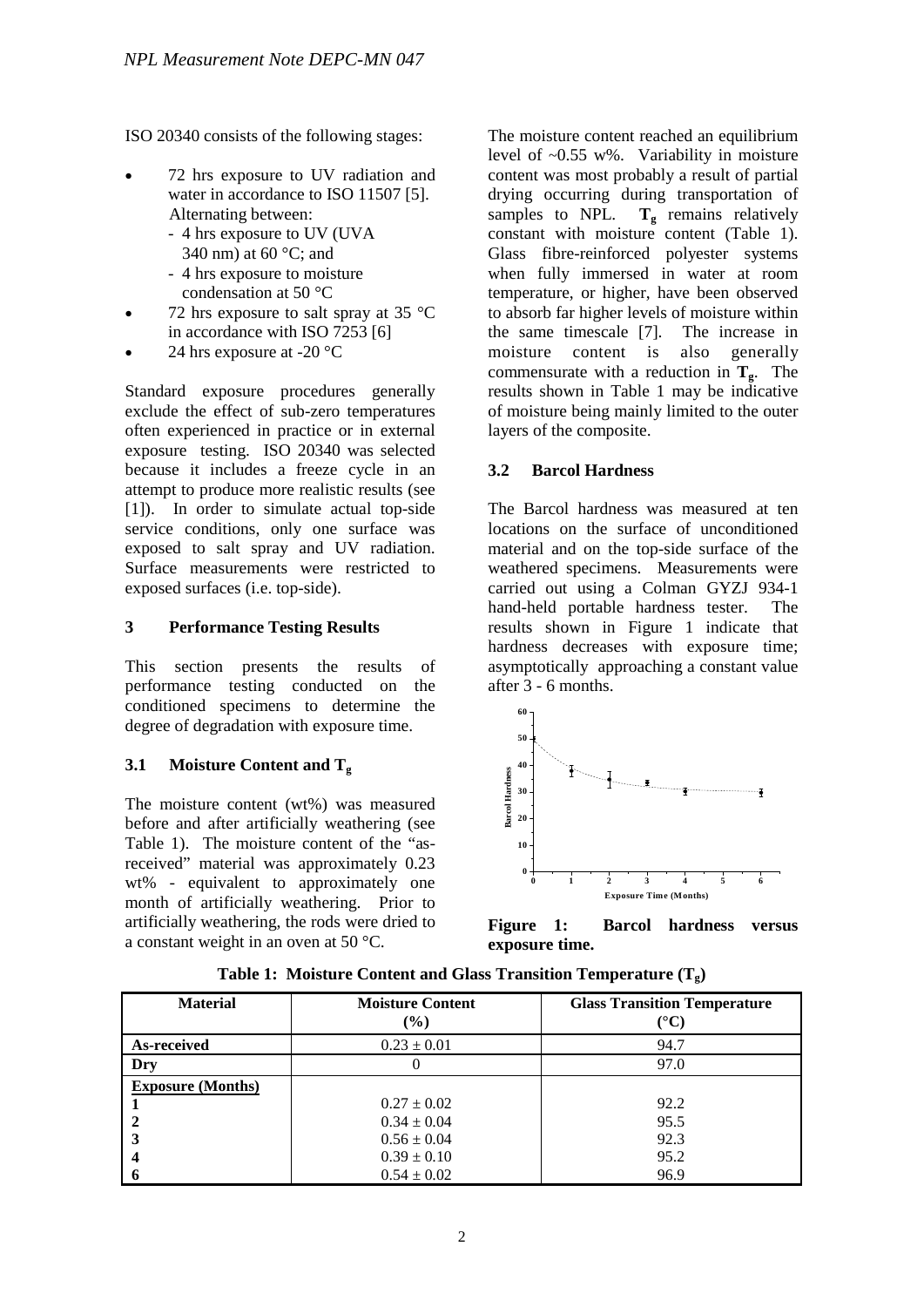#### **3.3 Gloss**

A Novo-Gloss meter was used to measure surface reflectivity of the weathered and "asreceived" materials at a fixed angle of 60º. This instrument projects a collimated beam of white light (filtered to give a spectrum response similar to that of the human eye) onto the target surface at a specific angle and measures the amount of specular reflected light. Surface degradation (e.g. microcracking, loss of surface resin and fibre prominence, etc.) causes the incident light to be scattered at other angles, such that the scatter increases with the level of degradation.



**Figure 2: Gloss versus exposure time (60º angle measurements).** 

Table 2 presents the 60º angle gloss measurements for different periods of artificially weathering. The gloss measurements clearly show a strong relationship between gloss and exposure time (see also Figure 2). Gloss decreases rapidly with exposure time. After 6 months of artificial weathering, gloss has been reduced by a factor of almost 10.



**Figure 3: Spectral reflectance plots for different exposure times.** 

#### **4 Colorimetry**

The spectral reflectance of conditioned and "as-received" materials was measured using a Datacolor Spectraflash 500 spectrophotometer. The spectrophotometer exposes a 10 mm diameter circular area on the surface to a light source with a daylight colour temperature and compares the percentage reflectance within the visible spectrum  $(360 - 750 \text{ nm}$  wavelength) to that of reference white and black colour tiles [8].

The reflectance of the sample was measured at 1 nm wavelength intervals over the spectral range 380 nm to 780 nm. Two sets of measurements were made on separate occasions on the test specimens and the average recorded. The degree of reflectance decreases with exposure time (see Figure 3), mirroring the changes in gloss. Figure 4 shows a normalised plot of total reflectance over the spectral range 380 nm to 780 nm. The total reflectance data for each specimen (i.e. exposure time) was normalised with respect to the total reflectance data obtained for the unconditioned material.

|  | <b>Table 2: Gloss Measurements</b> |
|--|------------------------------------|
|  |                                    |

| <b>Material</b>          | <b>Gloss</b>   |  |
|--------------------------|----------------|--|
| As received              | $22.1 \pm 0.1$ |  |
| <b>Exposure (Months)</b> |                |  |
|                          | $17.8 \pm 0.4$ |  |
| l 2                      | $9.7 \pm 0.1$  |  |
| 3                        | $7.1 \pm 0.3$  |  |
| 4                        | $3.5 \pm 0.3$  |  |
| l 6                      | $2.6 \pm 0.1$  |  |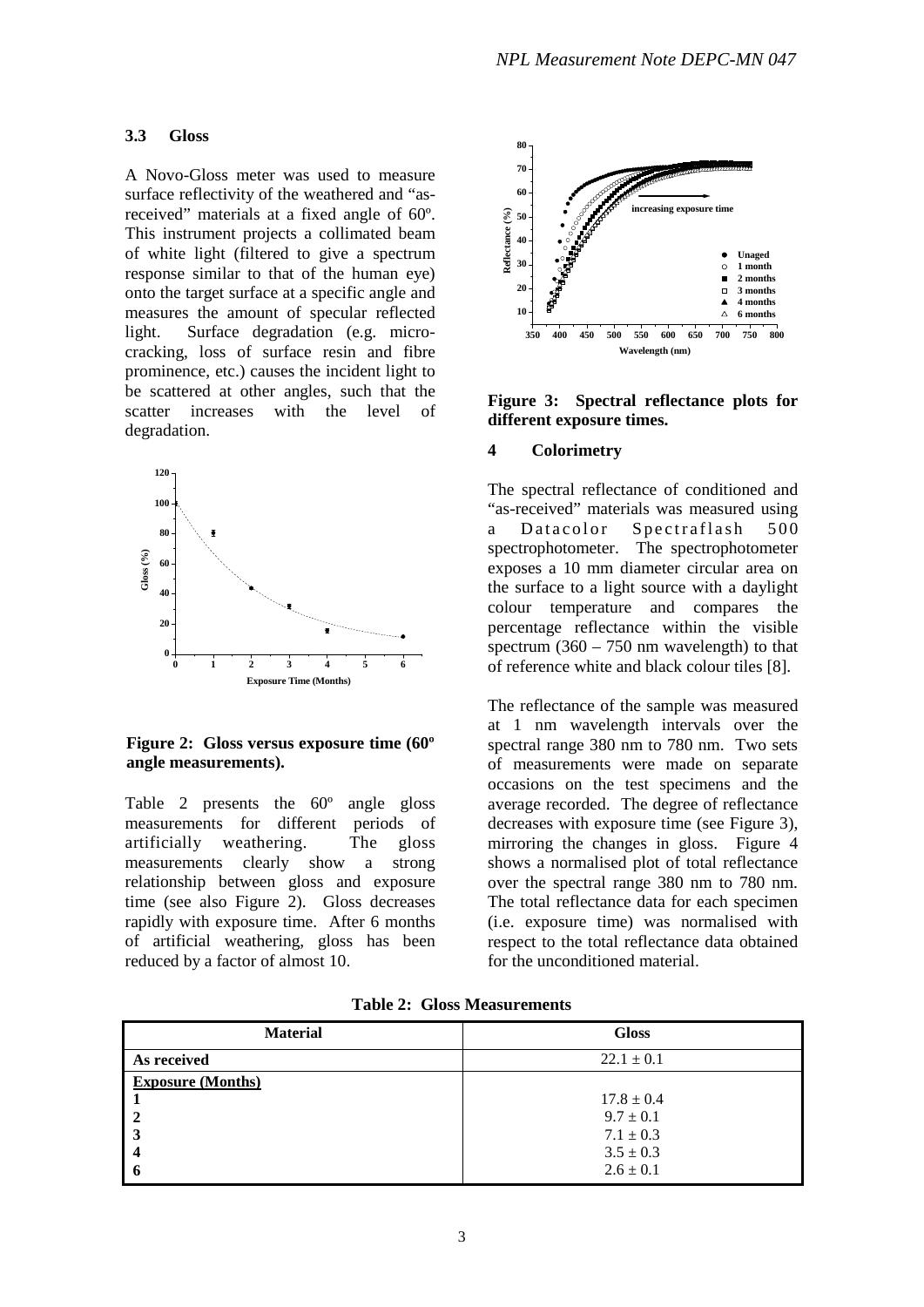

**Figure 4: Total reflectance of artificially weathered specimens normalised with respect to the "as-received" material.** 

The spectral reflectance results presented in Figure 3 also show that the composite discolours as a result of artificially weathering. The discolouration (i.e. yellowing) observed with exposure time as shown in Figure 5 is due to a reduction in spectral reflectance over the spectral range 380 nm to 600 nm (i.e. blue component). Discolouration can be mainly attributed to exposure to UV radiation (UVA 340 nm).



**Figure 5: Discolouration of GRP rods due to artificial weathering: 0 (top), 1, 2, 3 and 6 (bottom) months exposure.** 

#### **3.5 Flexure Tests**

Four-point flexure tests were carried out on the unconditioned and artificially weathered composite rods, which were 8 mm wide, 9 mm thick (nominal) and 230 mm long. Although a non-standard specimen geometry was employed, testing generally conformed to BS EN ISO 14125 [9]. The geometry was selected for convenience of conditioning and to enable direct comparison with other flexure data obtained for GRP pultruded rods of similar dimensions exposed to deionised water and caustic solution.

The specimens were tested using an Instron 4507 screw-driven test machine at a crosshead displacement rate of 5 mm/min under standard laboratory conditions of. 23 °C and 50% relative humidity (RH). Load and displacement were recorded during the tests. The inner and outer span lengths were 51 mm and 153 mm, respectively. The support and loading rollers had a diameter of 10 mm. GRP woven fabric shims (2 mm thick) were placed between the loading rollers and the test specimen to distribute local stresses and prevent crushing. Displacement at the beam mid-section was measured using a linear voltage displacement transducer (LVDT).

Four-point flexure modulus and strength data measured for the "as-received", dried and artificial weathered material are presented in Table 3. Additional flexural tests were conducted on 15 mm wide specimens (as specified in BS EN ISO 14125) for the "dry" material in order to check that edge effects were minimal for the narrow beam specimens (i.e. no reduction in flexural properties).

| <b>Material</b>          | <b>Flexural Modulus</b><br>(GPa) | <b>Flexural Strength</b><br>(MPa) |
|--------------------------|----------------------------------|-----------------------------------|
| As-received              | $22.5 \pm 0.5$                   | $442 \pm 23$                      |
| Dry                      | $23.8 \pm 1.1$                   | $490 \pm 11$                      |
| <b>Exposure (Months)</b> |                                  |                                   |
|                          | $23.3 \pm 1.3$                   | $416 \pm 38$                      |
|                          | $22.7 \pm 1.3$                   | $404 \pm 56$                      |
|                          | $21.7 \pm 1.3$                   | $377 \pm 23$                      |
|                          | $22.1 \pm 1.2$                   | $377 \pm 24$                      |
| o                        | $21.3 \pm 0.8$                   | $371 \pm 35$                      |

**Table 3: Four-Point Flexure Results**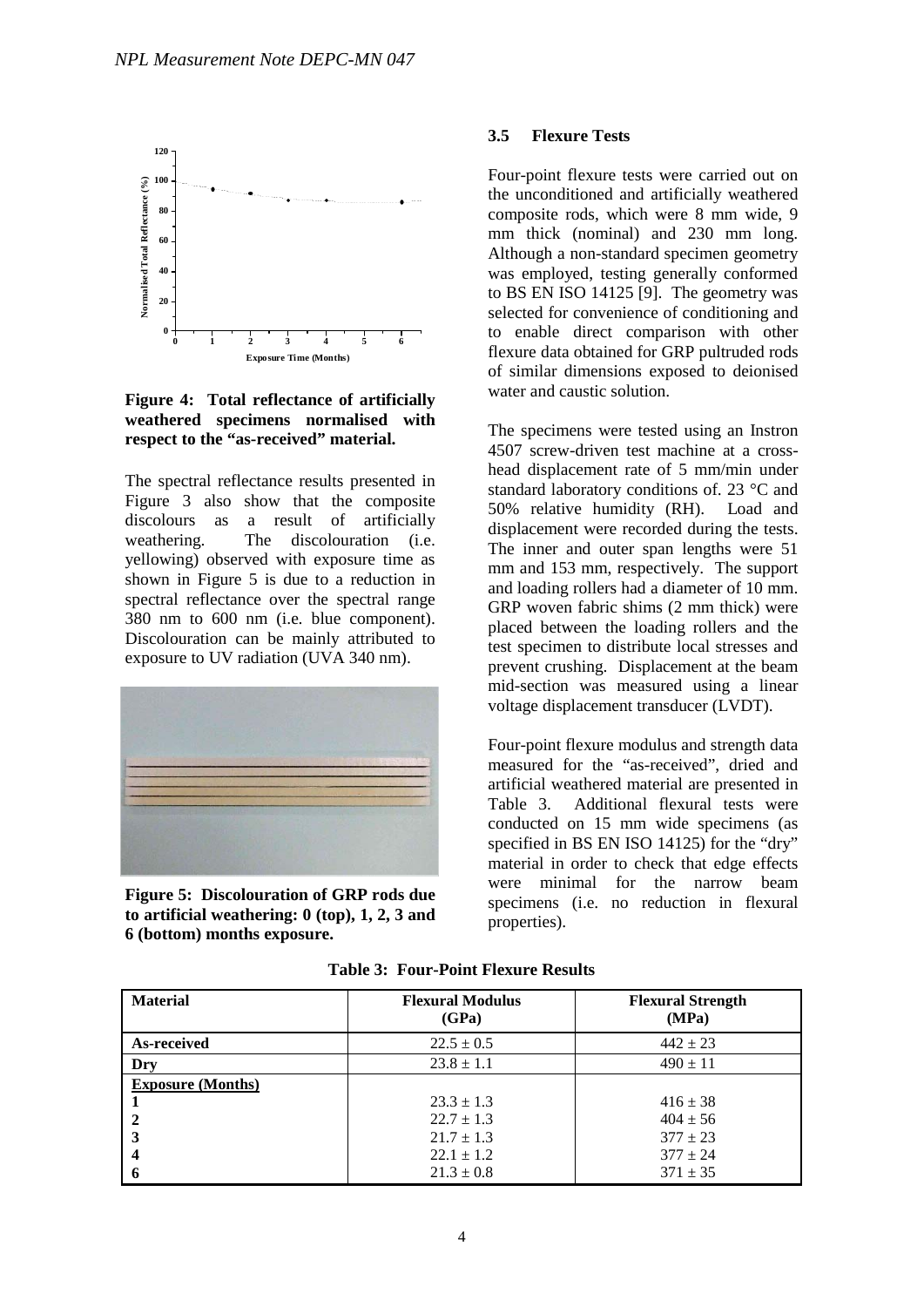

**Figure 6: Flexural strength versus exposure time.** 

Flexural modulus for the narrow and standard width beams for the "dry" material was  $23.8 \pm 1.1$  GPa and  $23.9 \pm 0.2$  GPa, respectively. The corresponding flexural strengths for the two specimen widths were  $490 \pm 11$  MPa and  $460 \pm 25$  MPa. Thus, edge effects seem to have minimal effect on the flexural properties obtained for the narrow specimens.

The flexure modulus remains relatively unaffected by artificial weathering. Whereas, flexure strength decreases with exposure time (see Figure 6). Tensile initiated failure was observed to occur for the majority of flexure tests. A decrease in flexural strength with exposure time is not unexpected as any degradation involving the outer layers of the composite will have an amplified effect on load-bearing capacity under flexural loading conditions. The influence of layers on flexural strength increases proportionally to the cube of the distance of the layer from the neutral axis of the beam.

The reduction in flexural strength is commensurate with the reduction in surface hardness, gloss and spectral reflectance observed. The results also indicate that the flexural strength decreases with increasing moisture content. The question arises as to the use of non-destructive surface measurements, such as Barcol hardness, gloss and spectral reflectance, as possible indicators of mechanical property (i.e. flexural strength) reduction.



**Figure 7: Flexural strength versus gloss for weathered and "as-received" materials (—- linear curve fit).**



**Figure 8: Flexural strength versus normalised total reflectance for weathered and "as-received" material (—- linear curve fit).**

It is possible to estimate the flexural strength of the composite based on reflectance data. Figures 7 and 8 show that flexural strength tends to decrease linearly with a reduction in both gloss and normalised total reflectance (increased degradation). The curves incorporate flexural strength and reflectance data for the "as-received" material and not the "dry" material. The correlation coefficient for the linear curve fit to the flexural strength and gloss and normalised total reflectance was 0.9690 and 0.9985, respectively. Although spectral reflectance (i.e. colorimetry) measurements are intrinsically more accurate than gloss measurements, the latter can be obtained using a portable hand-held device.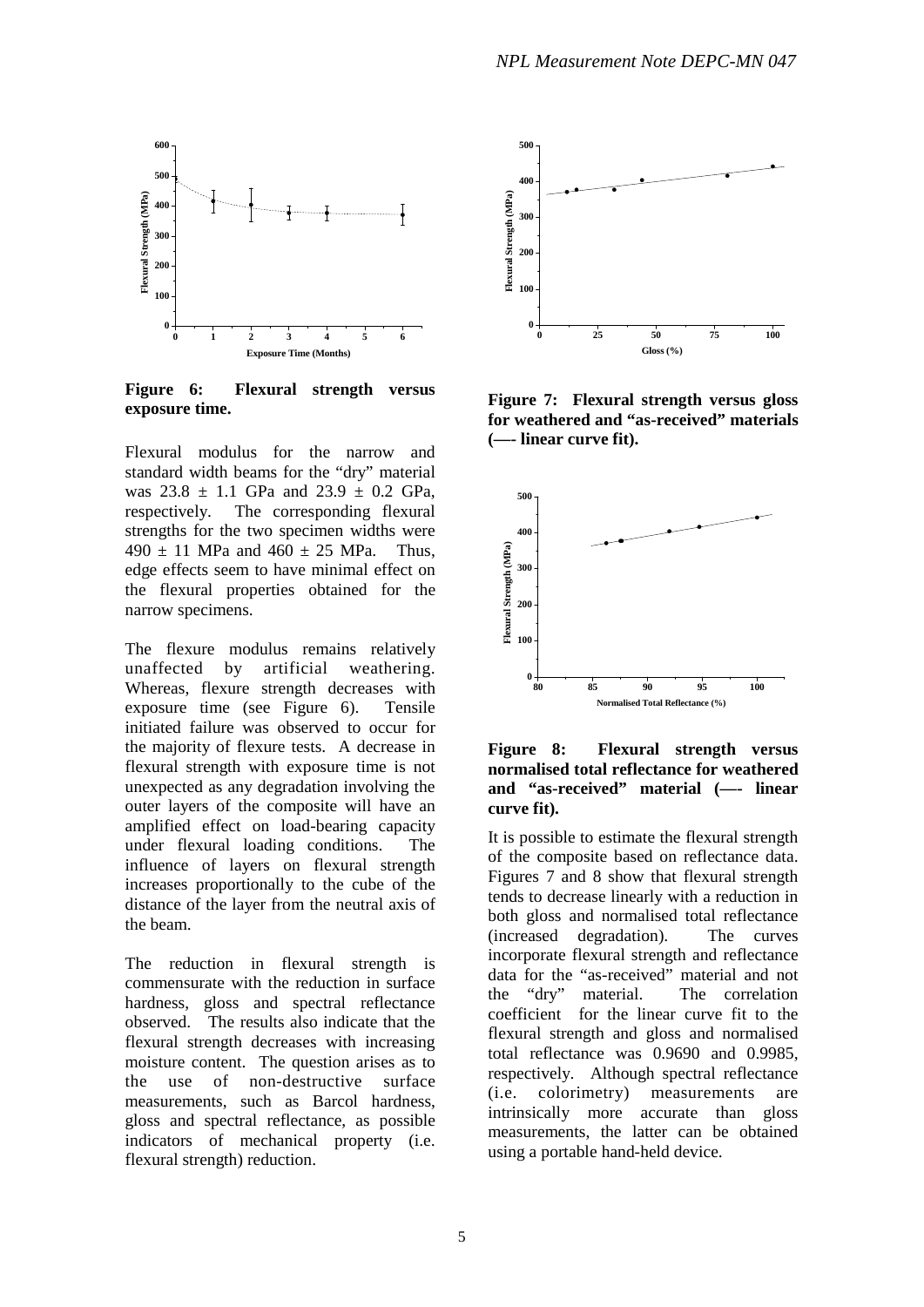

**Figure 9: Flexural strength versus Barcol hardness for weathered and "as-received" materials (- - - trend line).**

The relationship between flexural strength and Barcol hardness (Figure 9) also tends to follow a linear relationship. The correlation coefficient for a linear regression fit to the data is lower, hence Figure 9 shows only a trend line. However, Barcol hardness can provide an indication as to the level of flexural strength reduction. The disadvantage using Barcol hardness is that it leaves small permanent imprints on the surface; a possible source of environmental ingress and surface damage. The surface also needs to be smooth. The technique is not suited to rough surfaces.

# **3.6 Fourier Transform Infrared Spectroscopy (FTIR)**

The surfaces of the weathered samples were analysed by PerkinElmer using a PerkinElmer Spectrum 100 FTIR Spectrometer and Universal Attenuated Total Reflectance Accessory (UATR). The FTIR spectra were recorded for all exposure times from 0 to 6 months exposure. The set of spectra showed gradual, consistent changes indicating that significant chemical changes have taken place (see Figure 10).

Some of the more obvious changes are the relative increase in intensity of the absorbance at ~3500 cm and 1640 cm. There are also more subtle changes with an increase in absorbance at ~1775 cm and a change in the absorbance maxima wave number for the absorbance band at ~1725 cm (C-O ester group).



**Figure 10: FTIR spectra for 0, 3 and 6 months weathering (courtesy of ElmerPerkin).**

The increase in intensity of the absorbance at  $\sim$ 3500 cm and 1640 cm may possibly be attributed to a combination of moisture ingress and oxidation due to UVA radiation.

# **4 Conclusions**

The results clearly demonstrate that suitable non-invasive test methods are available that can provide reliable and accurate quantitative data relating the degree of surface degradation to mechanical performance. These test methods make it possible to produce measurable criteria for performance testing for determination of chemical resistance of composite materials.

Gloss and Barcol hardness measurements could possibly be used to monitor the detrimental effects of service environments on flexural strength. It may also be possible to use these techniques to quantify the level of degradation (i.e. a graduated scale) and provide realistic weighting factors (see [3]).